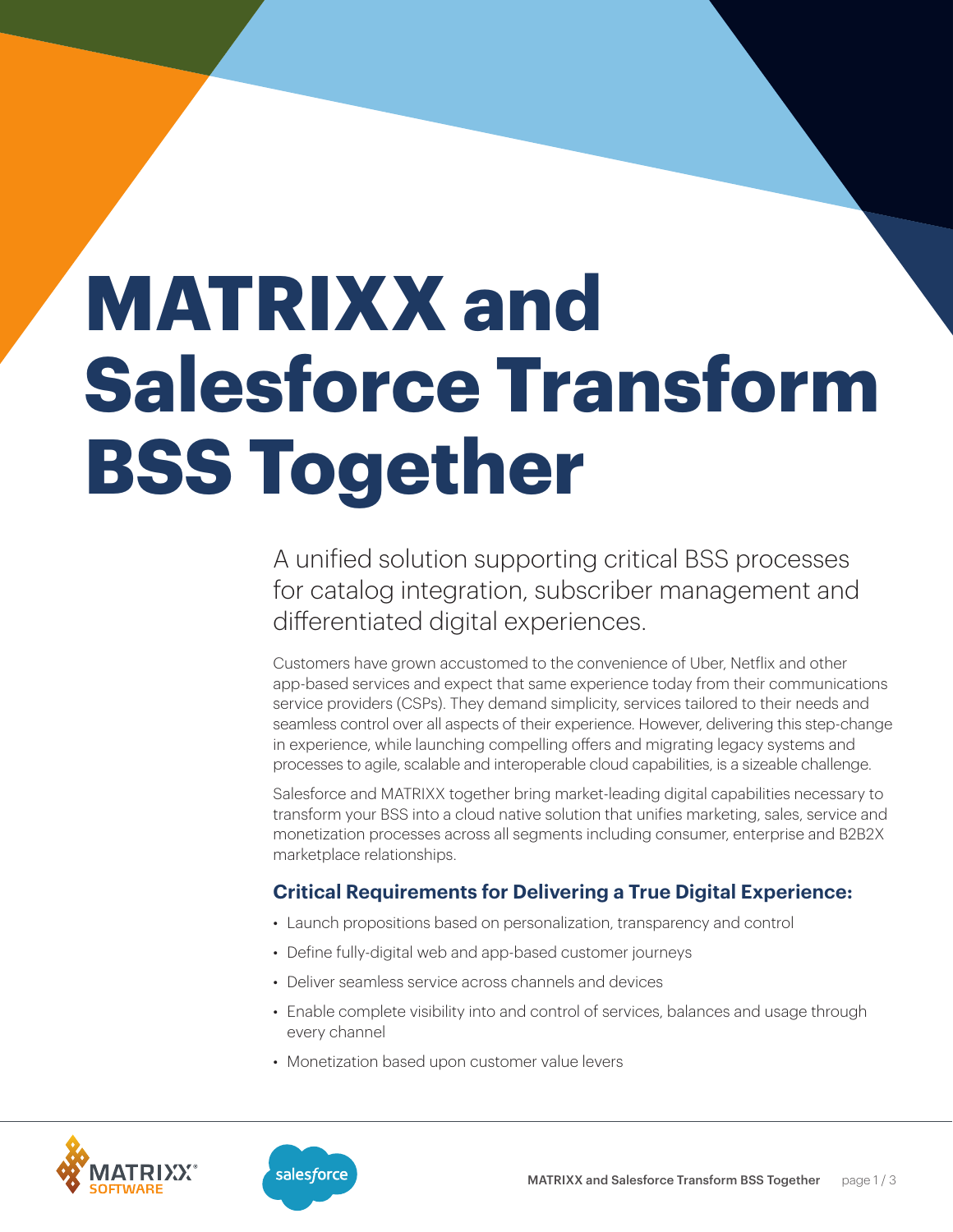# **Two Digital Leaders. One Digital Experience.**

Salesforce and MATRIXX have an aligned vision and shared commitment to delivering cloud native CSP operations that can be deployed rapidly, enable unrestricted innovation and provide differentiated digital customer experiences throughout the entire lifecycle.

## **Digital Engagement**

- Marketing journeys for prospects
- Quoting, contracting and ordering
- Product catalog and commerce APIs
- Pricing promotion design and run time
- Service console with 360° customer view
- Partner onboarding and management

## **Digital Commerce**

- All usage charging and notifications for consumers, enterprises and partners
- Value-based charging for user services and 5G network orchestration events
- Digital service provisioning
- Technical product and policy rules
- Taxation and general ledger interface
- Real-time event streaming
- Network function integration and real-time visibility and control

Key features of Salesforce and MATRIXX together include:

- **Market Leading Omnichannel CRM:** With CSPspecific processes for managing prospects, field service operations, shopping carts, CPQ, loyalty program, customer support and more, ensuring a consistent experience across all devices and channels
- **Catalog-Driven Commerce Solution:** Accelerates time-to-market for new offers for B2C, B2B and B2B2X segments and enables real-time digital commerce at scale
- **Productized Integration & Processes:** Configurable, reusable components that accelerate deployment time and increase business agility
- **Playbook of Digital Use Cases:** Including eSIM, app onboarding, build-your-own plans, one-click top-up, roaming, social passes, multi-device sharing, real-time campaigns and digital payments
- **Click-Not-Code Pricing Configuration:** Templates based on reusable components and monetization levers that expose configurable parameters for traditional and value-based charging metrics







- **Data Revenue Management:** A 3GPP compliant online charging system (OCS) and Policy & Charging Rules Function (PCRF) that can perform charging, rating, balance management and policy management functions in one unified product
- **Voice Revenue Management:** SIGTRAN stack offering CAMEL Application Part (CAP) phase 1/2/3/4 compliant call control and charging functions
- **5G Revenue Management:** A 3GPP compliant charging function (CHF) and policy control function (PCF) to manage 5G services via HTTP/2 service-based interfaces
- **• Partner Revenue Management:** Supports revenuesharing algorithms and partner charging for multi-party B2B2X marketplace offers
- **Deployment Model:** Salesforce Communications Cloud runs in its own cloud environment and MATRIXX DCP can be deployed on-premise, in a private cloud or in public cloud environments